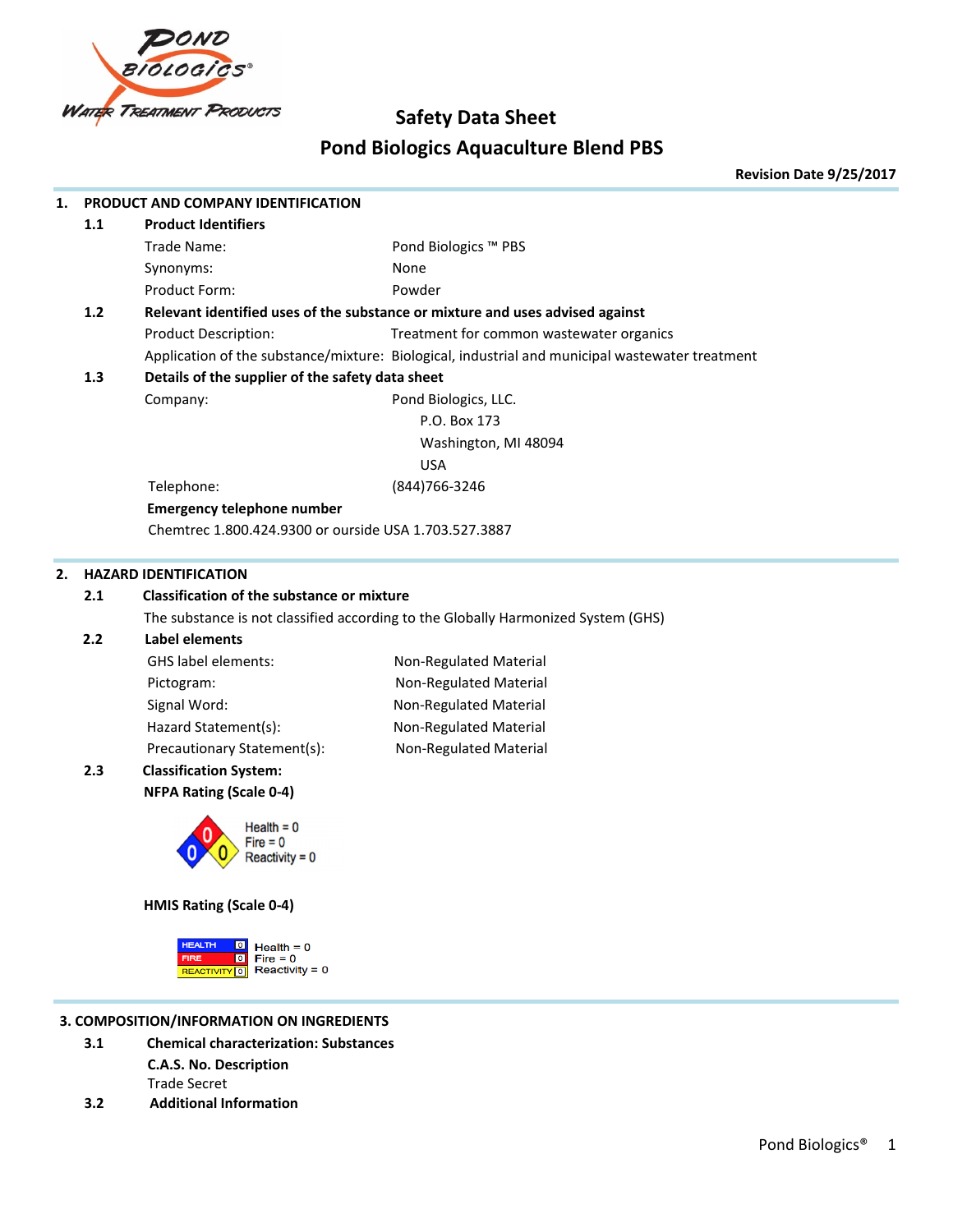The specific chemical identity of the substance labeled as "Trade Secret" is considered to be proprietary and is withheld in accordance with the provisions of 29CRF1910.1200 Sect. (i) Trade Secrets.

#### **4. FIRST AID MEASURES**

**4.1 Description of first aid measures General advice**: No special measures required.  **In case of skin contact:** Wash exposed area with soap and water. **In case of eye contact:** Rinse cautiously with water for several minutes. If irritation persist seek medical attention. **If Inhaled:** Remove to fresh air.

**If Ingested:** May cause nausea or diarrhea, drink plenty of water.

**4.2 Indication of any immediate medical attention and special treatment needed:** No further relevant information available. Maintain good housekeeping practices.

#### **5. FIREFIGHTING MEASURES**

**5.1 Extinguishing media**

**Suitable extinguishing media:** Use water, water spray, foam, carbon dioxide (CO2), or dry powder. **Unsuitable extinguishing media:** None.

- **5.2 Special hazards arising from the substance or mixture:** None.
- **5.3 Special protective equipment for firefighters:** No special protective equipment required.
- **5.4 Further Information**

**Flash Point (°C):** No information available

Auto-ignition temperature (°C): No information available

#### **6. ACCIDENTAL RELEASE MEASURES**

#### **6.1 Personal precautions**

No special precautions required. Wear adequate personal protective equipment.

#### **6.3 Method and materials for clean up**

Maintain good housekeeping practices. Can be washed away with water. No special disposal method required, except that it be in accordance with current local, state/provincial and federal regulations.

#### **7. HANDLING AND STORAGE**

**7.1 Precautions for safe handling:** No special measures required.

# **7.2 Conditions for safe storage**

**Risks:** Not at risk for corrosion, fire, explosion, or chemical reaction. No special instructions to minimize risks.

**Place of storage:** Store in a cool, dry space.

**Fire/explosion protection:** None needed.

**7.3 Specific end user(s):** No further relevant information available.

#### **8. EXPOSURE CONTROLS / PERSONAL PROTECTION**

## **8.1 Control parameters**

**Components with work place parameters:** None.

 **Additional Information:** The lists that were valid during the creation were used as basis.

#### **8.2 Exposure controls**

**Engineering controls:** Handle in accordance with good industrial hygiene and safety practice.

# **Personal Protective Equipment**

**Eye/face protection:** Not required. If dust might form, safety glasses are recommended.

**Skin:** Not required, but recommended.

**Hand:** Not required, but recommended.

**Respiratory protection:** Not required.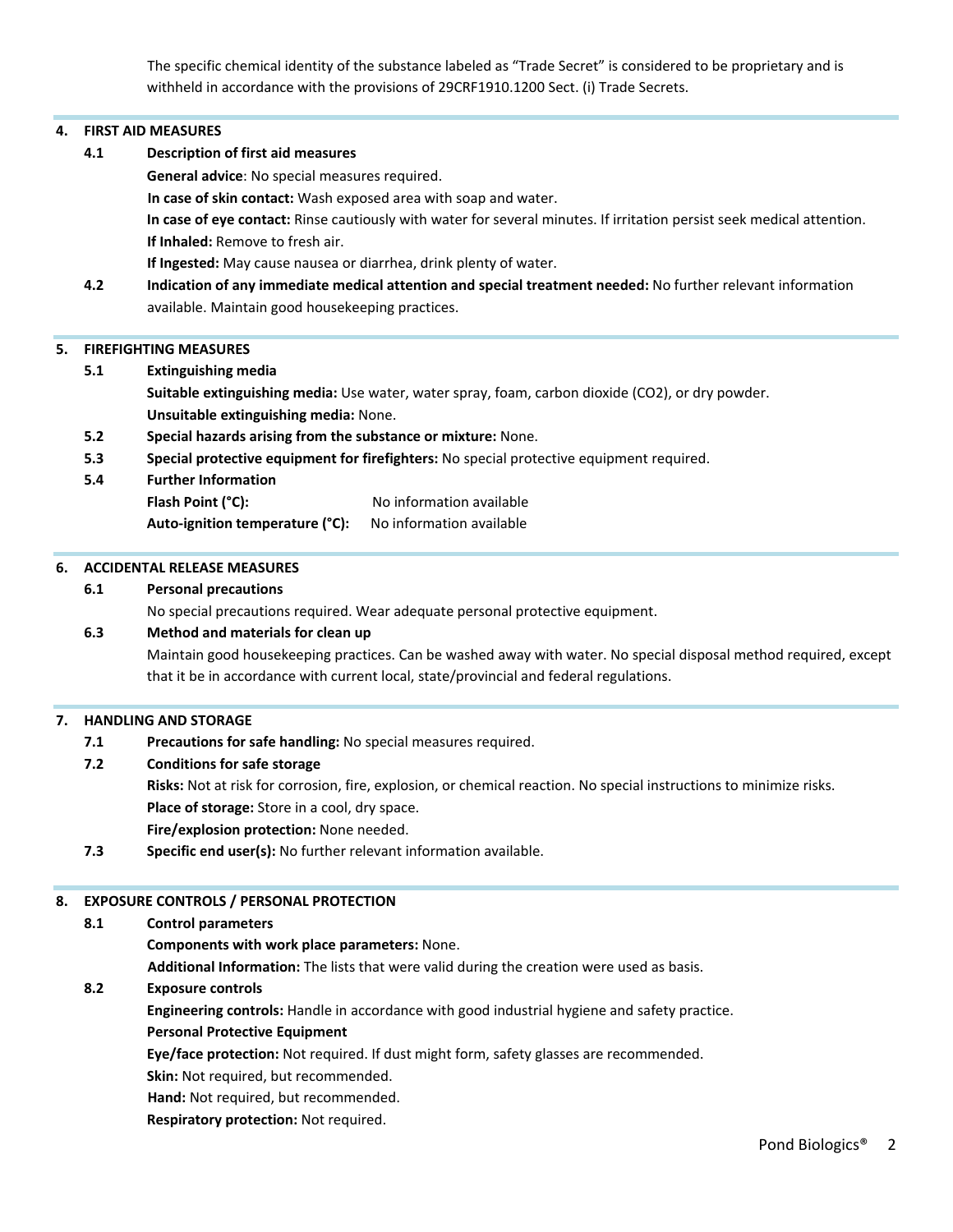# **9. PHYSICAL & CHEMICAL PROPERTIES**

| 9.1 | Information on basic physical and chemical properties |                                               |
|-----|-------------------------------------------------------|-----------------------------------------------|
|     | Appearance                                            |                                               |
|     | Form:                                                 | Powder                                        |
|     | Color:                                                | Light brown                                   |
|     | Odor:                                                 | Natural, yeast like odor                      |
|     | Solubility:                                           | Highly soluble                                |
|     | pH-value:                                             | Not Applicable                                |
|     | Change in condition                                   |                                               |
|     | <b>Melting point/Melting range:</b>                   | Not determined                                |
|     | <b>Boiling point/Boiling Range:</b>                   | Not determined                                |
|     | <b>Flash Point:</b>                                   | Not applicable                                |
|     | Flammability (solid, gaseous):                        | Product is not flammable                      |
|     | Ignition temperature                                  |                                               |
|     | <b>Decomposition temperature:</b>                     | Not determined                                |
|     | Auto igniting:                                        | Not determined                                |
|     | Danger of explosion:                                  | Product does not present an explosion hazard. |
|     | <b>Explosion limits</b>                               |                                               |
|     | Lower:                                                | Not determined                                |
|     | Upper:                                                | Not determined                                |
|     | Vapor pressure:                                       | Not applicable                                |
|     | <b>Density</b>                                        |                                               |
|     | <b>Relative Density:</b>                              | Not determined                                |
|     | <b>Vapour Density:</b>                                | Not applicable                                |
|     | <b>Evaporation rate:</b>                              | Not applicable                                |
|     | Partition coefficient (n-octanol/water):              | Not determined                                |
|     | <b>Viscosity</b>                                      |                                               |
|     | Dynamic:                                              | Not applicable                                |
|     | Kinematic:                                            | Not applicable                                |
|     | <b>Organic Solvents:</b>                              | 0.0%                                          |
|     | Solid content:                                        | 100.0%                                        |
| 9.2 | <b>Other information:</b>                             | No further relevant information available.    |
|     |                                                       |                                               |

# **10. STABILITY AND REACTIVITY**

| 10.1              | <b>Reactivity:</b>                         | None.                                                                                                   |
|-------------------|--------------------------------------------|---------------------------------------------------------------------------------------------------------|
| 10.2 <sub>1</sub> | <b>Chemical Stability:</b>                 | Stable.                                                                                                 |
| 10.3              | <b>Possibility of hazardous reactions:</b> | No dangerous reaction known.                                                                            |
| 10.4              |                                            | Thermal decomposition / conditions to be avoided: No decomposition if used according to specifications. |
| 10.5              | <b>Conditions to avoid:</b>                | No further relevant information available.                                                              |
| 10.6              | Incompatible materials:                    | Strong oxidizing agents.                                                                                |
| 10.7              | <b>Hazardous decomposition products:</b>   | Carbon Oxides, Sodium Oxides, Calcium Oxides and Phosphorous Oxides.                                    |

# **11. TOXICOLOGICAL INFORMATION**

| 11.1 | Information on toxicological effects |                  |  |
|------|--------------------------------------|------------------|--|
|      | <b>Acute toxicity:</b>               | No known effects |  |
|      | <b>Skin corrosion/irritation:</b>    | No known effects |  |
|      | Eye damage/irritation:               | No known effects |  |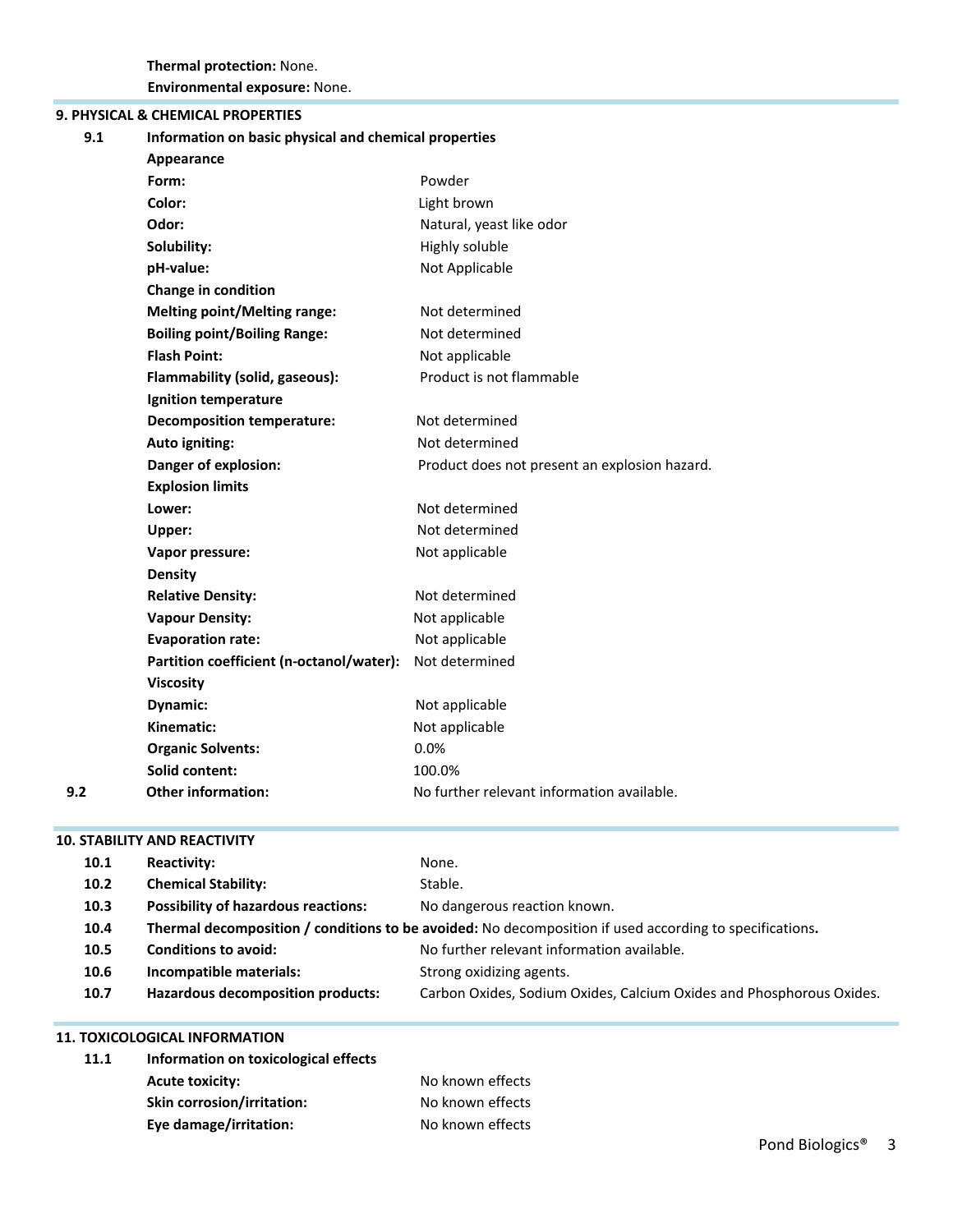# **Respiratory/skin sensitization:** No known effects

## **Additional toxicological information:**

When used and handled according to specification, the product does not have any harmful effects according to our experience and the information provided to us. The substance is not subject to classification.

# **11.2 Carcinogenic Categories**

| IARC (International Agency for Research on Cancer)    |                                            |
|-------------------------------------------------------|--------------------------------------------|
|                                                       | Group 1 - Carcinogenic to humans           |
|                                                       | Group 2A - Probably carninogenic to humans |
|                                                       | Group 2B - Possible caminogenic to humans  |
|                                                       | Group 3 - Carcinogenic to humans           |
|                                                       | Group 4 - Probably carninogenic to humans  |
| Substance is not listed                               |                                            |
| NTP (National Toxicology Program)                     |                                            |
| Substance is not listed                               |                                            |
| OSHA-Ca (Occupational Safety & Health Administration) |                                            |
| substance is not listed                               |                                            |

# **12. ECOLOGICAL INFORMATION**

| 12.1 | <b>Toxicity</b>                           |                                            |
|------|-------------------------------------------|--------------------------------------------|
|      | <b>Aquatic Toxicity:</b>                  | No further relevant information available  |
| 12.2 | Persistence and degradability:            | No further relevant information available  |
| 12.3 | <b>Bioacumulative potential:</b>          | No further relevant information available  |
| 12.4 | Mobility in soil:                         | No further relevant information available  |
| 12.5 | <b>Additional ecological Information</b>  |                                            |
|      | <b>General Notes:</b>                     | Not known to be hazardous to water         |
| 12.6 | <b>Results of PBT and vPvB assessment</b> |                                            |
|      | PBT:                                      | Not applicable                             |
|      | vPvB:                                     | Not applicable                             |
|      | Other adverse effects:                    | Not further relevant information available |
|      |                                           |                                            |

### **13. DISPOSAL CONSIDERATIONS**

# **13.1 Waste treatment methods**

Product and packaging can be disposed of in regular trash. No special disposal method required. Follow all applicable local laws for recycling, bagging, and disposal of trash.

# **14. TRANSPORTATION INFORMATION**

| 14.1 | <b>UN Number:</b>                   |                        |
|------|-------------------------------------|------------------------|
|      | DOT, ADR, AND, IMDG, IATA           | Not-Regulated Material |
| 14.2 | UN proper shipping name:            |                        |
|      | DOT, ADR, AND, IMDG, IATA           | Not-Regulated Material |
| 14.3 | Transportation hazard class(s)      |                        |
|      | DOT, ADR, AND, IMDG, IATA           |                        |
|      | <b>Class</b>                        | Not-Regulated Material |
| 14.4 | Packing group                       |                        |
|      | DOT, ADR, AND, IMDG, IATA           | Not-Regulated Material |
| 14.5 | <b>Environmental hazards</b>        |                        |
|      | <b>Marine Pollutant:</b>            | No                     |
|      |                                     |                        |
| 14.6 | <b>Special Precaution for user:</b> | No applicable          |